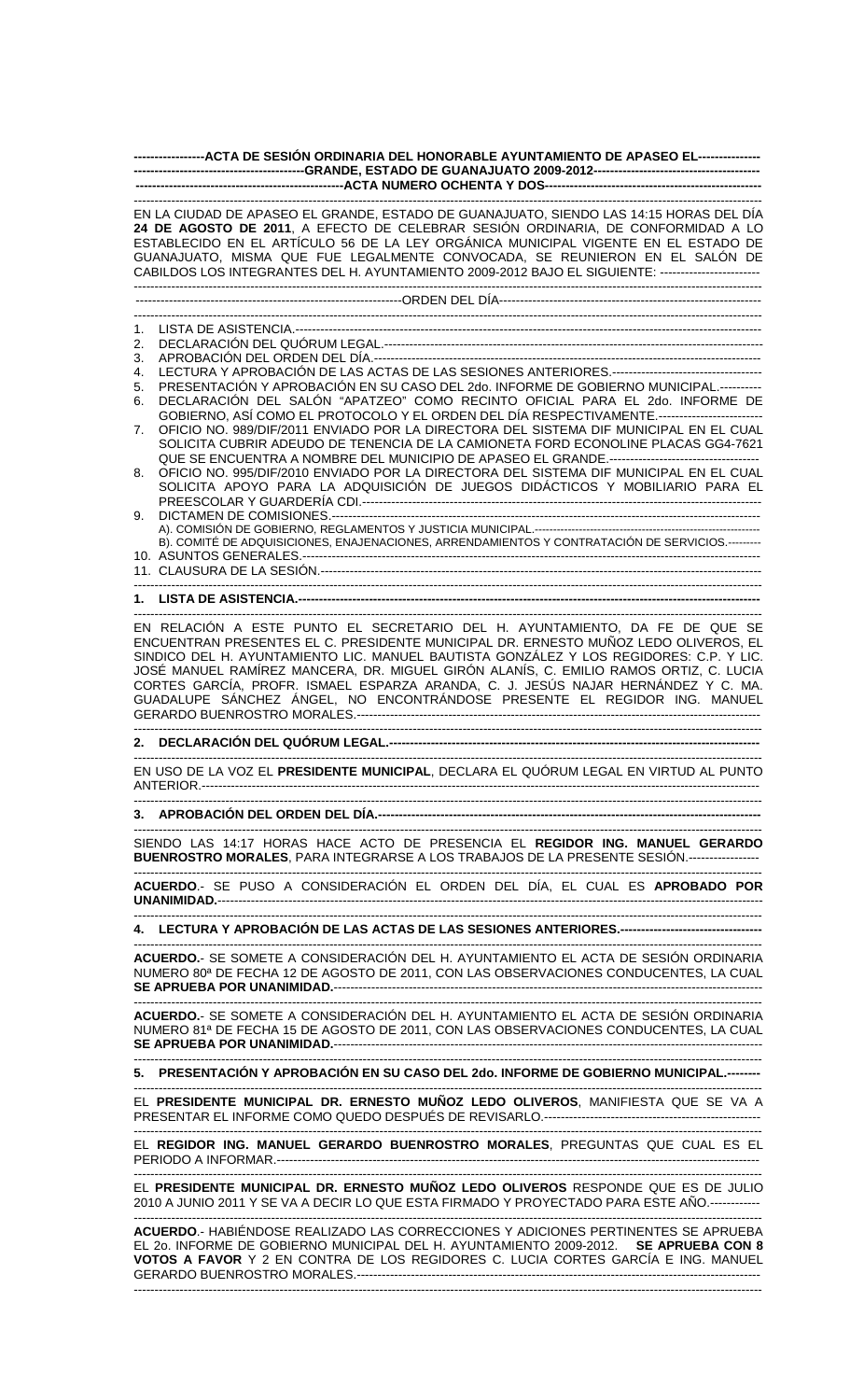LA **REGIDORA C. LUCIA CORTES GARCÍA**, MANIFIESTA QUE VOTA EN CONTRA PORQUE ESTA INCONFORME, YA QUE SE LO DIERON CON POCO TIEMPO DE ANTICIPACIÓN Y NO SE ALCANZO A LEER TODO Y A PARTE SE MENCIONAN MUCHAS OBRAS QUE NO SE HAN HECHO TODAVIA.---------------- -------------------------------------------------------------------------------------------------------------------------------------------------------

EL **REGIDOR ING. MANUEL GERARDO BUENROSTRO MORALES**, MANIFIESTA QUE SU VOTO ES EN CONTRA PORQUE NO HUBO EL SUFICIENTE TIEMPO PARA REALIZAR ANÁLISIS Y EMITIR UNA OPINIÓN Y EN EL INFORME SE HACE MENCIÓN A OBRAS QUE TODAVÍA NO SE INICIAN.-------------------------------------

------------------------------------------------------------------------------------------------------------------------------------------------------- **6. DECLARACIÓN DEL SALÓN "APATZEO" COMO RECINTO OFICIAL PARA EL 2do. INFORME DE**  GOBIERNO, ASÍ COMO EL PROTOCOLO Y EL ORDEN DEL DÍA RESPECTIVAMENTE.---

------------------------------------------------------------------------------------------------------------------------------------------------------- **ACUERDO**.- SE DECLARA EL SALÓN "APATZEO" EL CUAL SE UBICA EN CALLE ALLENDE # 376, COMO RECINTO OFICIAL PARA EL 2o. INFORME DE GOBIERNO MUNICIPAL DE LA ADMINISTRACIÓN 2009-2012, EL DÍA JUEVES 08 SEPTIEMBRE DE 2011 A LAS 18:00 HORAS. **SE APRUEBA POR UNANIMIDAD**.----------- -------------------------------------------------------------------------------------------------------------------------------------------------------

**ACUERDO.**- SE APRUEBA EL PROTOCOLO Y ORDEN DEL DÍA DE LA SESIÓN SOLEMNE DEL 2o. INFORME DE GOBIERNO MUNICIPAL DEL DÍA JUEVES 08 DE SEPTIEMBRE DE 2010 A LAS 18:00 HORAS. **SE APRUEBA POR UNANIMIDAD**.-------------------------------------------------------------------------------------

------------------------------------------------------------------------------------------------------------------------------------------------------- **ACUERDO**.- SE APRUEBA QUE LA COMISIÓN ESPECIAL PARA RECIBIR AL REPRESENTANTE DEL C. GOBERNADOR DEL ESTADO LIC. JUAN MANUEL OLIVA RAMÍREZ LA INTEGREN EL PRESIDENTE MUNICIPAL DR. ERNESTO MUÑOZ LEDO OLIVEROS Y LOS REGIDORES C. EMILIO RAMOS ORTIZ, C. J. JESÚS NAJAR HERNÁNDEZ, ING. MANUEL GERARDO BUENROSTRO MORALES Y LA C. MA. GUADALUPE SÁNCHEZ ÁNGEL. **SE APRUEBA POR UNANIMIDAD**.----------------------------------------------------

------------------------------------------------------------------------------------------------------------------------------------------------------- **7. OFICIO NO. 989/DIF/2011 ENVIADO POR LA DIRECTORA DEL SISTEMA DIF MUNICIPAL EN EL CUAL SOLICITA CUBRIR ADEUDO DE TENENCIA DE LA CAMIONETA FORD ECONOLINE PLACAS GG4- 7621 QUE SE ENCUENTRA A NOMBRE DEL MUNICIPIO DE APASEO EL GRANDE.----------------------------** 

------------------------------------------------------------------------------------------------------------------------------------------------------- EL **REGIDOR C.P. Y LIC. JOSÉ MANUEL RAMÍREZ MANCERA**, PROPONE QUE EL SINDICO VAYA A LA SECRETARIA DE FINANZAS Y SOLICITE LA CONDONACIÓN DE LOS PAGOS.-----------------------------------------

------------------------------------------------------------------------------------------------------------------------------------------------------- EL **REGIDOR ING. MANUEL GERARDO BUENROSTRO MORALES**, SUGIERE QUE SE REVISE EL CONVENIO DE COMODATO PARA VER EN QUE CONDICIONES ESTA PRESTADA.----------------------------------

------------------------------------------------------------------------------------------------------------------------------------------------------- **ACUERDO**.- EN RELACIÓN AL OFICIO NO. 989/DIF/2011 ENVIADO POR LA DIRECTORA DEL SISTEMA DIF MUNICIPAL EN EL CUAL SOLICITA CUBRIR ADEUDO DE TENENCIA DE LA CAMIONETA FORD ECONOLINE PLACAS GG4-7621 QUE SE ENCUENTRA A NOMBRE DEL MUNICIPIO DE APASEO EL GRANDE, SE APRUEBA QUE EL SINDICO DEL H. AYUNTAMIENTO REALICE LAS GESTIONES DE CONDONACIÓN DE LOS PAGOS EN LA SECRETARIA DE FINANZAS Y ADMINISTRACIÓN. **SE APRUEBA POR UNANIMIDAD.------**

------------------------------------------------------------------------------------------------------------------------------------------------------- **8. OFICIO NO. 995/DIF/2010 ENVIADO POR LA DIRECTORA DEL SISTEMA DIF MUNICIPAL EN EL CUAL SOLICITA APOYO PARA LA ADQUISICIÓN DE JUEGOS DIDÁCTICOS Y MOBILIARIO PARA EL**  PREESCOLAR Y GUARDERÍA CDI.--------------------

------------------------------------------------------------------------------------------------------------------------------------------------------- **ACUERDO**.- EN RELACIÓN AL OFICIO NO. 995/DIF/2010 ENVIADO POR LA DIRECTORA DEL SISTEMA DIF MUNICIPAL EN EL CUAL SOLICITA APOYO PARA LA ADQUISICIÓN DE JUEGOS DIDÁCTICOS Y MOBILIARIO PARA EL PREESCOLAR Y GUARDERÍA CDI, SE APRUEBA QUE LA APORTACIÓN DEL SISTEMA DIF MUNICIPAL POR LA CANTIDAD DE \$ 12,876.50 (DOCE MIL OCHOCIENTOS SETENTA Y SEIS PESOS 50/100M.N.) SE DEPOSITE EN LA CUENTA DEL MUNICIPIO, ASÍ MISMO SE AUTORIZA HASTA LA CANTIDAD DE \$ 27,000.00 (VEINTISIETE MIL PESOS 00/100M.N.) PARA LA ADQUISICIÓN DE MOBILIARIO Y DE IGUAL FORMA SE AUTORIZA DONAR EL MOBILIARIO QUE SE ADQUIERA AL SISTEMA DIF MUNICIPAL DE APASEO EL GRANDE, GTO. **SE APRUEBA POR UNANIMIDAD**.--------------------------------------

------------------------------------------------------------------------------------------------------------------------------------------------------- **9. DICTAMEN DE COMISIONES.-A). COMISIÓN DE GOBIERNO, REGLAMENTOS Y JUSTICIA MUNICIPAL.--B). COMITÉ DE ADQUISICIONES, ENAJENACIONES, ARRENDAMIENTOS Y CONTRATACIÓN DE SERVICIOS.---**

------------------------------------------------------------------------------------------------------------------------------------------------------- **A). COMISIÓN DE GOBIERNO, REGLAMENTOS Y JUSTICIA MUNICIPAL.------------------------------------------------** 

------------------------------------------------------------------------------------------------------------------------------------------------------- **1**.- EL **SECRETARIO DEL H. AYUNTAMIENTO LIC. JUAN ANTONIO GARCÍA OLIVEROS**, DA LECTURA AL DICTAMEN NO. CGRyJM15/08/2011 RELATIVO A LA INICIATIVA POR LA QUE SE REFORMAN, ADICIONAN Y DEROGAN DIVERSAS DISPOSICIONES DE LA LEY DE MEJORA REGULATORIA PARA EL ESTADO DE GUANAJUATO Y SUS MUNICIPIOS, EN EL CUAL SE RESUELVE LO SIGUIENTE: **PRIMERO**.- CON FUNDAMENTO EN LO DISPUESTO POR LOS ARTÍCULOS 69, FRACCIÓN I INCISO C, 74 Y DEMÁS RELATIVOS Y APLICABLES DE LA LEY ORGÁNICA MUNICIPAL PARA EL ESTADO DE GUANAJUATO EN RELACIÓN CON LOS ARTÍCULO 13 Y 14 DEL REGLAMENTO INTERIOR DEL AYUNTAMIENTO DE ESTE MUNICIPIO; ESTA COMISIÓN DE GOBIERNO, REGLAMENTOS Y JUSTICIA MUNICIPAL; ES COMPETENTE PARA ATENDER Y DICTAMINAR LA CUESTIÓN MATERIA DEL PRESENTE OCURSO, MISMA QUE FUE REMITIDA POR EL PLENO DEL H. AYUNTAMIENTO DE APASEO EL GRANDE, GUANAJUATO EN FECHA 06 DE ABRIL DEL 2011 DOS MIL ONCE EN OCASIÓN DE LA 66ª SESIÓN ORDINARIA DEL H. AYUNTAMIENTO DE APASEO EL GRANDE, GTO. **SEGUNDO**.- DESPUÉS DE HABER ESTADO REUNIDOS LOS MIEMBROS DE LA PRESENTE COMISIÓN PREVIA CONVOCATORIA REALIZADA A LOS INTEGRANTES POR EL PRESIDENTE DE LA MISMA; EL PASADO 17 DE AGOSTO DE 2011 EN LA SALA DE REGIDORES; DEBATIDO Y DISCUTIDO QUE FUE EL ASUNTO CITADO EN SUPRA LÍNEAS, SE DICTAMINA Y ACUERDA QUE POR PARTE DE LA COMISIÓN DE GOBIERNO, REGLAMENTOS Y JUSTICIA MUNICIPAL, QUE DEL ANÁLISIS A LA INICIATIVA EN ESTUDIO, SE DESPRENDE QUE EL PROYECTO DE LA LEY PARA LA MEJORA REGULATORIA DEL ESTADO DE GUANAJUATO Y SUS MUNICIPIOS, TIENE COMO OBJETO,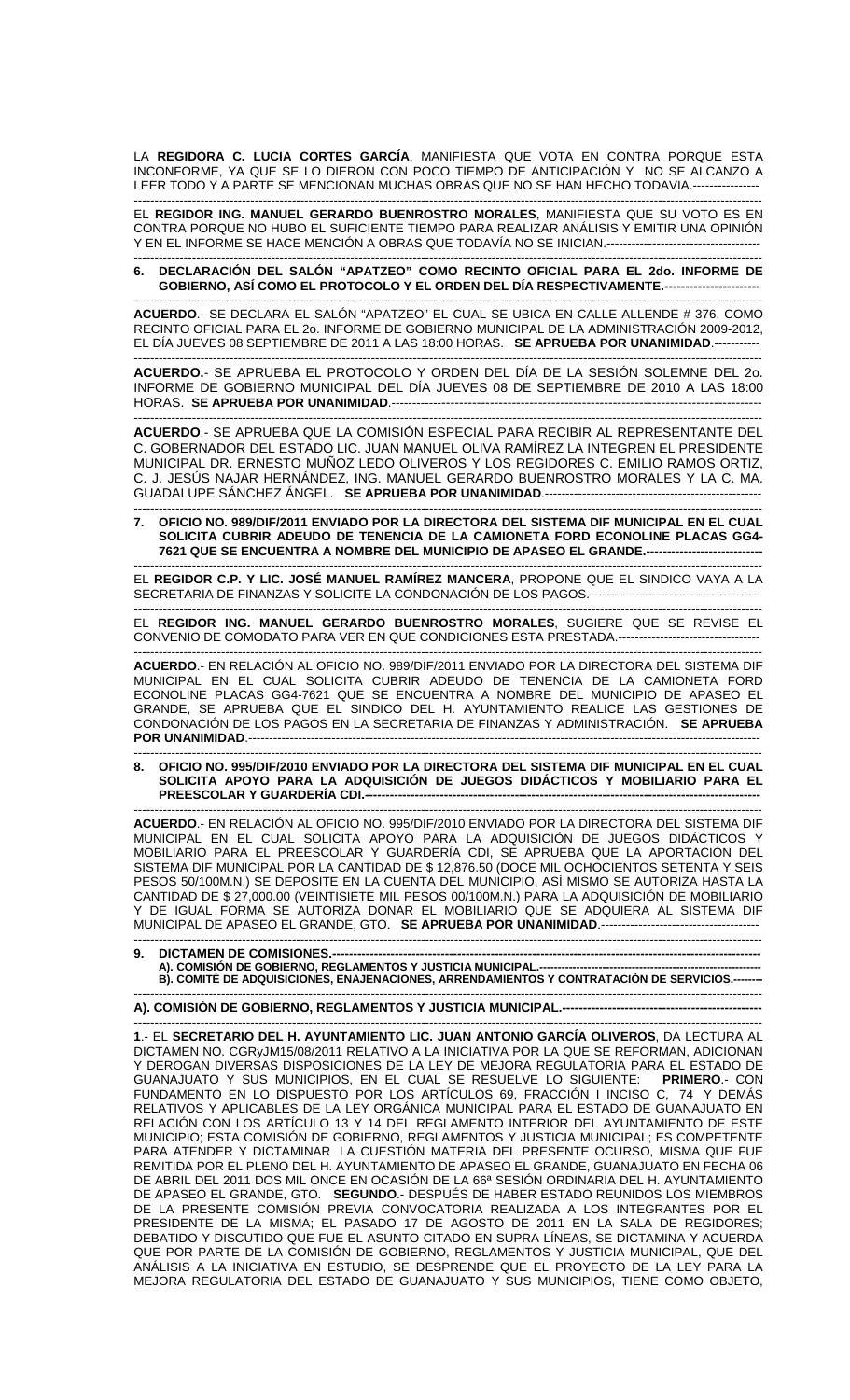ESTABLECER LAS BASES NORMATIVAS PARA QUE, MEDIANTE LA COORDINACIÓN ENTRE LOS PODERES DEL ESTADO, LOS AYUNTAMIENTOS Y LA SOCIEDAD CIVIL, SE PROMUEVA LA TRANSPARENCIA, FOMENTE EL DESARROLLO SOCIOECONÓMICO Y LA COMPETITIVIDAD DE LA ENTIDAD; SE MEJORE LA CALIDAD E INCREMENTE LA EFICIENCIA DEL MARCO REGULATORIO, A TRAVÉS DE LA DISMINUCIÓN DE LOS REQUISITOS, COSTOS Y TIEMPOS PARA CUMPLIR CON LA NORMATIVA APLICABLE. **TERCERO**.- LOS REGIDORES INTEGRANTES DE LA COMISIÓN DE GOBIERNO, REGLAMENTOS Y JUSTICIA MUNICIPAL, ENCARGADA DEL ESTUDIO DE LA INICIATIVA, OBSERVAMOS QUE LA ADMINISTRACIÓN PÚBLICA REQUIERE MODERNIZAR EL MARCO JURÍDICO PARA ESTABLECER MECANISMOS QUE IMPACTEN POSITIVAMENTE EL DESARROLLO ECONÓMICO DE LA ENTIDAD. APRECIAMOS QUE EL MARCO REGULATORIO ES UN FACTOR QUE INCIDE DIRECTAMENTE EN EL DESARROLLO ECONÓMICO Y QUE NUESTRO ESTADO PRESENTA MENORES VENTAJAS COMPETITIVAS EN ESTE RUBRO, YA QUE LOS COSTOS POR TRÁMITES ADMINISTRATIVOS ES MUY ELEVADO, TANTO A NIVEL ESTATAL COMO MUNICIPAL, INHIBIENDO LA COMPETENCIA ECONÓMICA E IMPACTANDO NEGATIVAMENTE EN EL PODER ADQUISITIVO DE LOS CONSUMIDORES; SITUACIÓN QUE NOS OBLIGA A ADOPTAR LAS MEDIDAS LEGISLATIVAS QUE IMPULSEN LA SIMPLIFICACIÓN DE TRÁMITES ADMINISTRATIVOS, QUE PERMITAN RECUPERACIÓN ECONÓMICA. ADVERTIMOS QUE LA NORMATIVIDAD VIGENTE EN MATERIA REGULATORIA NO HA SIDO SUFICIENTE PARA INCORPORARNOS A LA COMPETITIVIDAD A NIVEL NACIONAL, MOTIVO POR EL CUAL COINCIDIMOS CON LOS AUTORES DE LA INICIATIVA, QUE ES FUNDAMENTAL ESTABLECER LAS BASES JURÍDICAS PARA UN PROCESO DE MEJORA REGULATORIA INTEGRAL, CONTINUA Y PERMANENTE TANTO A NIVEL ESTATAL Y MUNICIPAL, BAJO LOS PRINCIPIOS DE MÁXIMA UTILIDAD PARA LA SOCIEDAD Y LA TRANSPARENCIA EN SU ELABORACIÓN, LOGRE PROMOVER LA EFICACIA Y EFICIENCIA GUBERNAMENTAL, ABATA LOS INCENTIVOS INSTITUCIONALES A LA CORRUPCIÓN, Y FOMENTE EL DESARROLLO SOCIOECONÓMICO Y LA COMPETITIVIDAD DE LA ENTIDAD, CREANDO UN AMBIENTE PROPICIO AL DESARROLLO ECONÓMICO, Y CON ÉSTE, AL DESARROLLO SOCIAL Y PERSONAL DE LOS GUANAJUATENSES. **CUARTO**.- ES DE APROBARSE SIN NINGÚN COMENTARIO LA INICIATIVA PRESENTADA POR DIPUTADAS Y DIPUTADOS INTEGRANTES DEL GRUPO PARLAMENTARIO DEL PARTIDO ACCIÓN NACIONAL DE LA SEXAGÉSIMA PRIMERA LEGISLATURA DEL HONORABLE CONGRESO DEL ESTADO DE GUANAJUATO, POR LA QUE SE REFORMAN, ADICIONAN Y DEROGAN DIVERSAS DISPOSICIONES DE LA LEY DE MEJORA REGULATORIA PARA EL ESTADO DE GUANAJUATO<br>Y SUS MUNICIPIOS, CONTENIDA EN EL PROYECTO QUE SE ADJUNTA. QUINTO.- REMÍTASE EL Y SUS MUNICIPIOS, CONTENIDA EN EL PROYECTO QUE SE ADJUNTA. PRESENTE DICTAMEN AL C. DIPUTADO JUAN CARLOS ACOSTA RODRÍGUEZ, PRESIDENTE DE LA MESA DIRECTIVA DEL CONGRESO DEL ESTADO DE GUANAJUATO, PARA LOS FINES A QUE HAYA LUGAR.", DICTAMEN QUE SE ANEXA AL APÉNDICE DEL ACTA DE LA PRESENTE SESIÓN.----

------------------------------------------------------------------------------------------------------------------------------------------------------- **ACUERDO**.- SE APRUEBA EL DICTAMEN NO. CGRyJM15/08/2011 DE LA COMISIÓN DE GOBIERNO, REGLAMENTOS Y JUSTICIA MUNICIPAL, RELATIVO A LA INICIATIVA POR LA QUE SE REFORMAN, ADICIONAN Y DEROGAN DIVERSAS DISPOSICIONES DE LA LEY DE MEJORA REGULATORIA PARA EL ESTADO DE GUANAJUATO Y SUS MUNICIPIOS. **SE APRUEBA POR UNANIMIDAD.**--------------------------------

------------------------------------------------------------------------------------------------------------------------------------------------------- **2**.- EL **SECRETARIO DEL H. AYUNTAMIENTO LIC. JUAN ANTONIO GARCÍA OLIVEROS**, DA LECTURA AL DICTAMEN NO. CGRyJM16/08/2011 RELATIVO A LA INICIATIVA DE PROYECTO DE LEY DE LOS DERECHOS DE LOS ADULTOS MAYORES PARA EL ESTADO DE GUANAJUATO, EN EL CUAL SE RESUELVE LO SIGUIENTE: **PRIMERO**.- CON FUNDAMENTO EN LO DISPUESTO POR LOS ARTÍCULOS 69, FRACCIÓN I INCISO C, 74 Y DEMÁS RELATIVOS Y APLICABLES DE LA LEY ORGÁNICA MUNICIPAL PARA EL ESTADO DE GUANAJUATO EN RELACIÓN CON LOS ARTÍCULO 13 Y 14 DEL REGLAMENTO INTERIOR DEL AYUNTAMIENTO DE ESTE MUNICIPIO; ESTA COMISIÓN DE GOBIERNO, REGLAMENTOS Y JUSTICIA MUNICIPAL; ES COMPETENTE PARA ATENDER Y DICTAMINAR LA CUESTIÓN MATERIA DEL PRESENTE OCURSO, MISMA QUE FUE REMITIDA POR EL PLENO DEL H. AYUNTAMIENTO DE APASEO EL GRANDE, GUANAJUATO EN FECHA 06 DE MAYO DE 2011, EN OCASIÓN DE LA 69ª. SESIÓN ORDINARIA DEL H. AYUNTAMIENTO DE APASEO EL GRANDE, GTO. **SEGUNDO**.- DESPUÉS DE HABER ESTADO REUNIDOS LOS MIEMBROS DE LA PRESENTE COMISIÓN PREVIA CONVOCATORIA REALIZADA A LOS INTEGRANTES POR EL PRESIDENTE DE LA MISMA; EL PASADO 17 DE AGOSTO DE 2011 EN LA SALA DE REGIDORES; DEBATIDO Y DISCUTIDO QUE FUE EL ASUNTO CITADO EN SUPRA LÍNEAS, SE DICTAMINA Y ACUERDA QUE POR PARTE DE LA COMISIÓN DE GOBIERNO, REGLAMENTOS Y JUSTICIA MUNICIPAL, NO HAY COMENTARIOS A LA INICIATIVA DE PROYECTO DE LEY DE LOS DERECHOS DE LOS ADULTOS MAYORES PARA EL ESTADO DE GUANAJUATO; PROPUESTA HECHA POR EL DIPUTADO HÉCTOR ASTUDILLO GARCÍA, DIPUTADO EDUARDO RAMÍREZ PÉREZ Y DIPUTADO JOSÉ LUIS BARBOSA HERNÁNDEZ, DE LAS REPRESENTACIONES PARLAMENTARIAS DE NUEVA ALIANZA, CONVERGENCIA Y DE LA REVOLUCIÓN DEMOCRÁTICA, RESPECTIVAMENTE, DE LA SEXAGÉSIMA PRIMERA LEGISLATURA DEL HONORABLE CONGRESO DEL ESTADO DE GUANAJUATO. **TERCERO**.- ES DE APROBARSE SIN NINGÚN COMENTARIO LA INICIATIVA DE PROYECTO DE LEY DE LOS DERECHOS DE LOS ADULTOS MAYORES PARA EL ESTADO DE GUANAJUATO; PROPUESTA HECHA POR EL DIPUTADO HÉCTOR ASTUDILLO GARCÍA, DIPUTADO EDUARDO RAMÍREZ PÉREZ Y DIPUTADO JOSÉ LUIS BARBOSA HERNÁNDEZ, DE LAS REPRESENTACIONES PARLAMENTARIAS DE NUEVA ALIANZA, CONVERGENCIA Y DE LA REVOLUCIÓN DEMOCRÁTICA, RESPECTIVAMENTE, DE LA SEXAGÉSIMA<br>PRIMERA LEGISLATURA DEL HONORABLE CONGRESO DEL ESTADO DE GUANAJUATO. CUARTO.-PRIMERA LEGISLATURA DEL HONORABLE CONGRESO DEL ESTADO DE GUANAJUATO. **CUARTO**.- REMÍTASE EL PRESENTE DICTAMEN AL C. DIPUTADO JOSÉ JESÚS CORREA RAMÍREZ, PRESIDENTE DEL H. CONGRESO DEL ESTADO DE GUANAJUATO, DE LA LXI LEGISLATURA, PARA LOS FINES A QUE HAYA LUGAR.", DICTAMEN QUE SE ANEXA AL APÉNDICE DEL ACTA DE LA PRESENTE SESIÓN.---

------------------------------------------------------------------------------------------------------------------------------------------------------- **ACUERDO**.- SE APRUEBA EL DICTAMEN NO. CGRyJM16/08/2011 DE LA COMISIÓN DE GOBIERNO, REGLAMENTOS Y JUSTICIA MUNICIPAL, RELATIVO A LA INICIATIVA DE PROYECTO DE LEY DE LOS DERECHOS DE LOS ADULTOS MAYORES PARA EL ESTADO DE GUANAJUATO. **SE APRUEBA POR**  UNANIMIDAD.------------

------------------------------------------------------------------------------------------------------------------------------------------------------- **3**.- EL **SECRETARIO DEL H. AYUNTAMIENTO LIC. JUAN ANTONIO GARCÍA OLIVEROS**,DA LECTURA AL DICTAMEN NO. CGRYJM17/08/2011 RELATIVO A LA INICIATIVA DE PROYECTO DE LEY PARA EL FOMENTO DEL APROVECHAMIENTO DE ENERGÍAS RENOVABLES Y SUSTENTABILIDAD ENERGÉTICA PARA EL ESTADO Y LOS MUNICIPIOS DE GUANAJUATO, EN EL CUAL SE RESUELVE LO SIGUIENTE: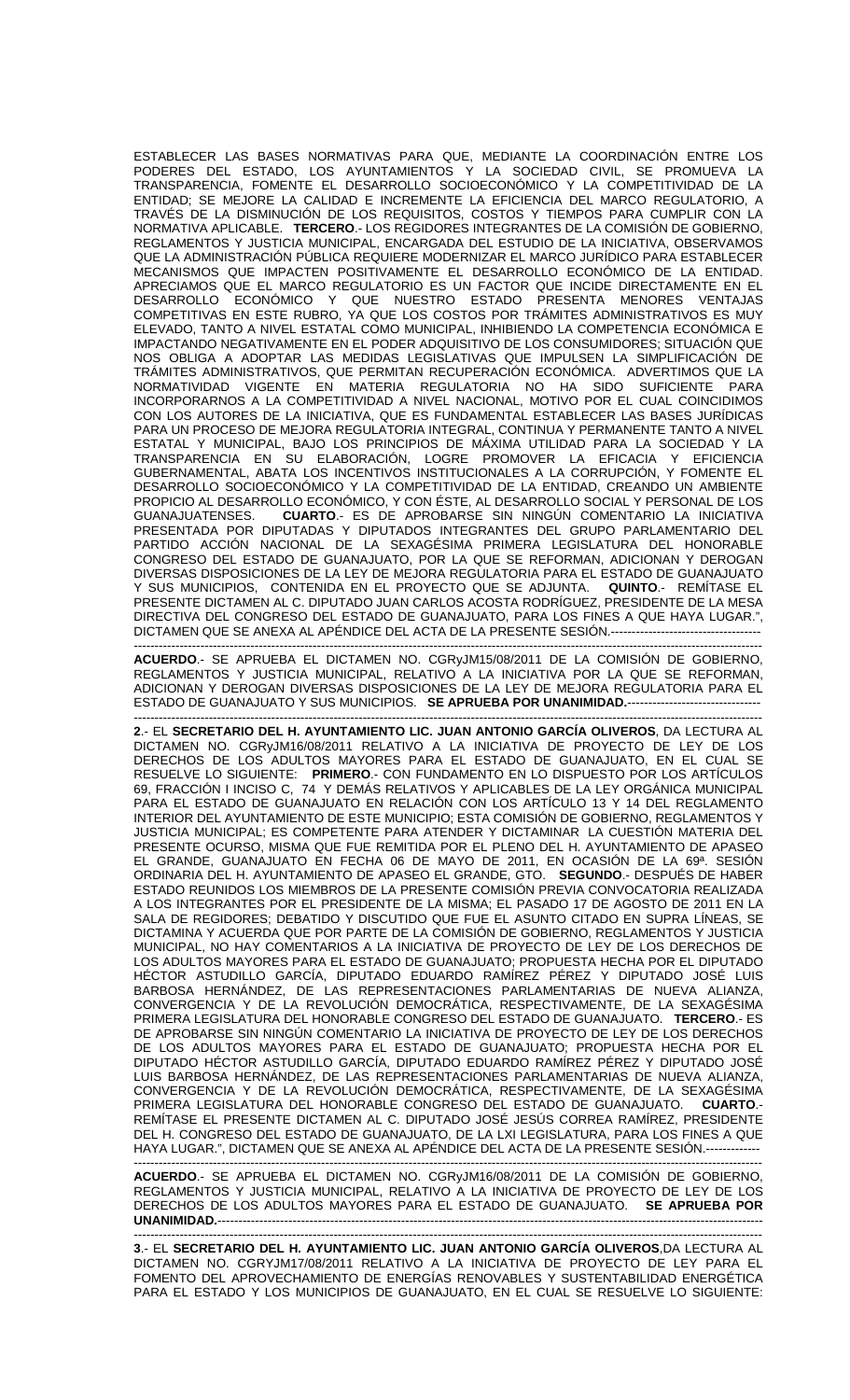**PRIMERO**.- CON FUNDAMENTO EN LO DISPUESTO POR LOS ARTÍCULOS 69, FRACCIÓN I INCISO C, 74 Y DEMÁS RELATIVOS Y APLICABLES DE LA LEY ORGÁNICA MUNICIPAL PARA EL ESTADO DE GUANAJUATO EN RELACIÓN CON LOS ARTÍCULOS 13 Y 14 DEL REGLAMENTO INTERIOR DEL AYUNTAMIENTO DE ESTE MUNICIPIO; ESTA COMISIÓN DE GOBIERNO, REGLAMENTOS Y JUSTICIA MUNICIPAL; ES COMPETENTE PARA ATENDER Y DICTAMINAR LA CUESTIÓN MATERIA DEL PRESENTE OCURSO, MISMA QUE FUE REMITIDA POR EL PLENO DEL H. AYUNTAMIENTO DE APASEO EL GRANDE, GUANAJUATO EN FECHA 04 DE AGOSTO DE 2011, EN OCASIÓN DE LA 78ª. SESIÓN ORDINARIA DEL H. AYUNTAMIENTO DE APASEO EL GRANDE, GTO. **SEGUNDO**.- DESPUÉS DE HABER ESTADO REUNIDOS LOS MIEMBROS DE LA PRESENTE COMISIÓN, PREVIA CONVOCATORIA REALIZADA A LOS INTEGRANTES POR EL PRESIDENTE DE LA MISMA; EL PASADO 19 DE AGOSTO DE 2011 EN LA SALA DE REGIDORES; DEBATIDO Y DISCUTIDO QUE FUE EL ASUNTO CITADO EN SUPRA LÍNEAS, SE DICTAMINA Y ACUERDA QUE POR PARTE DE LA COMISION DE GOBIERNO, REGLAMENTOS Y JUSTICIA MUNICIPAL, SEAN CONSIDERADOS LOS COMENTARIOS YA FORMULADOS E INTEGRADOS A LA INICIATIVA DE PROYECTO DE LEY PARA EL FOMENTO DEL APROVECHAMIENTO DE ENERGÍAS RENOVABLES Y SUSTENTABILIDAD ENERGÉTICA PARA EL ESTADO Y LOS MUNICIPIOS DE GUANAJUATO. **TERCERO**.- REMÍTASE EL PRESENTE DICTAMEN AL C. DIPUTADO CARLOS JOAQUÍN CHACÓN CALDERÓN, PRESIDENTE DE LA COMISIÓN DE MEDIO AMBIENTE, PARA LOS FINES A QUE HAYA LUGAR.", DICTAMEN QUE SE ANEXA AL APÉNDICE DEL ACTA DE LA PRESENTE SESIÓN.------------------------------------

------------------------------------------------------------------------------------------------------------------------------------------------------- **ACUERDO**.- SE APRUEBA EL DICTAMEN NO. CGRyJM17/08/2011 DE LA COMISIÓN DE GOBIERNO, REGLAMENTOS Y JUSTICIA MUNICIPAL, RELATIVO A LA INICIATIVA DE PROYECTO DE LEY PARA EL FOMENTO DEL APROVECHAMIENTO DE ENERGÍAS RENOVABLES Y SUSTENTABILIDAD ENERGÉTICA PARA EL ESTADO Y LOS MUNICIPIOS DE GUANAJUATO. **SE APRUEBA POR UNANIMIDAD.**------------------- -------------------------------------------------------------------------------------------------------------------------------------------------------

## **B). COMITÉ DE ADQUISICIONES, ENAJENACIONES, ARRENDAMIENTOS Y CONTRATACIÓN DE SERVICIOS.--------------------------------------------------------------------------------------------------------------------------------------**

------------------------------------------------------------------------------------------------------------------------------------------------------- **1**.- EL **SECRETARIO DEL H. AYUNTAMIENTO LIC. JUAN ANTONIO GARCÍA OLIVEROS**, DA LECTURA AL ACTA NO. 38ª DE FECHA 09 DE AGOSTO DE 2011, DEL COMITÉ DE ADQUISICIONES, ENAJENACIONES, ARRENDAMIENTOS Y CONTRATACIÓN DE SERVICIOS DEL MUNICIPIO DE APASEO EL GRANDE, GTO., EN LAS CUALES SE APROBARON LOS SIGUIENTES ACUERDOS: **38.I** ANALIZADAS Y DISCUTIDAS LAS COTIZACIONES PRESENTADAS, ÉSTE COMITÉ APRUEBA POR UNANIMIDAD AUTORIZAR A LA SUBDIRECCIÓN DE IMPUESTO INMOBILIARIO Y CATASTRO A CONTRATAR LOS SERVICIOS DE **OMAR OCTAVIO LEMUS OSORNIO** POR LA ACTUALIZACIÓN DE 1000 (MIL) AVALÚOS VENCIDOS DEL PADRÓN CATASTRAL DEL MUNICIPIO DE APASEO EL GRANDE, GTO., CON UN COSTO DE \$ 120.00 (CIENTO VEINTE PESOS 00/100 MN) C/U, DANDO UN TOTAL DE \$ 120,000.00 (CIENTO VEINTE MIL PESOS 00/100 MN) MAS 16% DE IVA \$ 19,200.00 (DIECINUEVE MIL DOSCIENTOS PESOS 00/100 MN) **DANDO UN TOTAL DE LA CONTRATACIÓN DE \$ 139,200.00 (CIENTO TREINTA Y NUEVE MIL DOSCIENTOS PESOS 00/100 MN).** PARA CUBRIR EL PAGO DE ESTA CONTRATACIÓN SE HARÁ MEDIANTE LA CUENTA PÚBLICA, PARTIDA PRESUPUESTAL 5.1.1.2.1211 DENOMINADA HONORARIOS, PRESUPUESTO FF CP11, UR C0101, NO P. 7.00, AF 1.3.1 **38.II** ANALIZADAS Y DISCUTIDAS LAS COTIZACIONES, ÉSTE COMITÉ APRUEBA POR MAYORÍA AUTORIZAR A LA SUBDIRECCIÓN DE IMPUESTO INMOBILIARIO Y CATASTRO ADQUIRIR CON EL PROVEEDOR **ANDRÉS RAMÍREZ TAMAYO** LO SIGUIENTE: **7** (SIETE) COMPUTADORAS HP BUSINESS DESKTOP PRO 3000 WG990LA CON UN COSTO UNITARIO DE \$ 12,855.40 (DOCE MIL OCHOCIENTOS CINCUENTA Y CINCO PESOS 40/100 MN) IVA INCLUIDO, **DANDO UN TOTAL DE LA COMPRA DE \$ 89,987.77 (OCHENTA Y NUEVE MIL NOVECIENTOS OCHENTA Y SIETE PESOS 77/100 MN).** PARA CUBRIR EL PAGO DE ESTA ADQUISICIÓN SE HARÁ MEDIANTE LA CUENTA PÚBLICA, PARTIDA 1.2.4.1.5151 DENOMINADA COMPUTADORAS Y EQUIPO PERIFÉRICO, PRESUPUESTO FF CP11, UR C0101, NO. P. 7.00, AF 1.3.1 **38.III** ANALIZADAS Y DISCUTIDAS LAS COTIZACIONES PRESENTADAS, ÉSTE COMITÉ APRUEBA POR MAYORÍA DE LOS PRESENTES AUTORIZAR A LA DIRECCIÓN DE SERVICIOS GENERALES Y ECOLOGÍA A ADQUIRIR CON EL PROVEEDOR **TRACTORES DEL NORTE, S.A. DE C.V.** LO SIGUIENTE: 1 (UNO) TRACTOR NUEVO MARCA NEW HOLLAND, MODELO 6610 S FWD, DOBLE TRACCIÓN, CON MOTOR DE 90HP DE 4 CILINDROS TURBOCARGADO, EQUIPADO CON CONTRAPESOS DELANTEROS Y TRASEROS, CAJA DE VÁLVULAS Y SU EQUIPO REGULAR DE FÁBRICA CON UN COSTO DE \$ 408,000.00 (CUATROCIENTOS OCHO MIL PESOS 00/100 MN) COSTO NETO, 1 (UNO) REMOLQUE FORRAJERO NUEVO, MARCA BISON CAPACIDAD DE CARGA PARA CUATRO TONELADAS, QUINTA RUEDA, DOS PISTONES HIDRÁULICOS DE DOS EJES, REDILAS DE METAL, MODELO RVH-4201 Y SU EQUIPO REGULAR DE FÁBRICA A UN COSTO DE \$ 60,500.00 (SESENTA MIL QUINIENTOS PESOS 00/100 MN) COSTO NETO Y 1 (UNA) TRITURADORA CHIPEADORA NUEVA MARCA BEAR, MODELO CH8540, DE 8", ENGANCHE AL TERCER PUNTO, CATEGORÍA 1, ENTRADA A 540 RPM, CAPACIDAD DE ASTILLADO DE 8", CUATRO CUCHILLAS CHIPEADORAS REVERSIBLES, ALIMENTADOR MANUAL, PESO DE 885 KG. A UN COSTO DE \$ 119,400.00 (CIENTO DIECINUEVE MIL CUATROCIENTOS PESOS 00/100 MN), **DANDO UN TOTAL DE LA COMPRA DE \$ 587,900.00 (QUINIENTOS OCHENTA Y SIETE MIL NOVECIENTOS PESOS 00/100 MN) COSTO NETO.** PARA CUBRIR EL PAGO DE ESTAS ADQUISICIONES SE HARÁ MEDIANTE LA CUENTA RAMO XXXIII, FONDO 2011, PARTIDA 5.2.1.0.4238 DENOMINADA TRANSFERENCIAS PARA PARTICIPACIONES Y APORTACIONES, PRESUPUESTO F211, C1101, 33.00, 2.2.1", ACTA QUE SE ANEXA AL APÉNDICE DE LA PRESENTE SESIÓN.-------------------------------------------------------------------------------------------

---------------------------------------------------------------------------------------------------------------------------------------- **ACUERDO.**- SE APRUEBAN LOS ACUERDOS TOMADOS EN EL ACTA NO 38ª DE FECHA 09 DE AGOSTO DE 2011, DEL COMITÉ DE ADQUISICIONES, ENAJENACIONES, ARRENDAMIENTOS Y CONTRATACIÓN DE SERVICIOS DEL MUNICIPIO DE APASEO EL GRANDE, GTO. Y SE ACLARA QUE SE OPTO POR EL PROVEEDOR QUE SE DESIGNA TODA VEZ QUE NO SE COMPRA POR SEPARADO Y QUE NO ES COMPATIBLE CON EL EQUIPO. **SE APRUEBA CON 9 VOTOS A FAVOR** Y 1 EN CONTRA DE LA REGIDORA C. LUCIA CORTES GARCIA.--------------------

------------------------------------------------------------------------------------------------------------------------------------------------------- LA **REGIDORA C. LUCIA CORTES GARCÍA**, MANIFIESTA QUE NO VOTA A FAVOR PORQUE RATIFICA SU VOTO EN CONTRA EMITIDO EN EL DICTAMEN.------------------------------------------------------------------------------------

------------------------------------------------------------------------------------------------------------------------------------------------------- **10. ASUNTOS GENERALES.--------------------------------------------------------------------------------------------------------------**